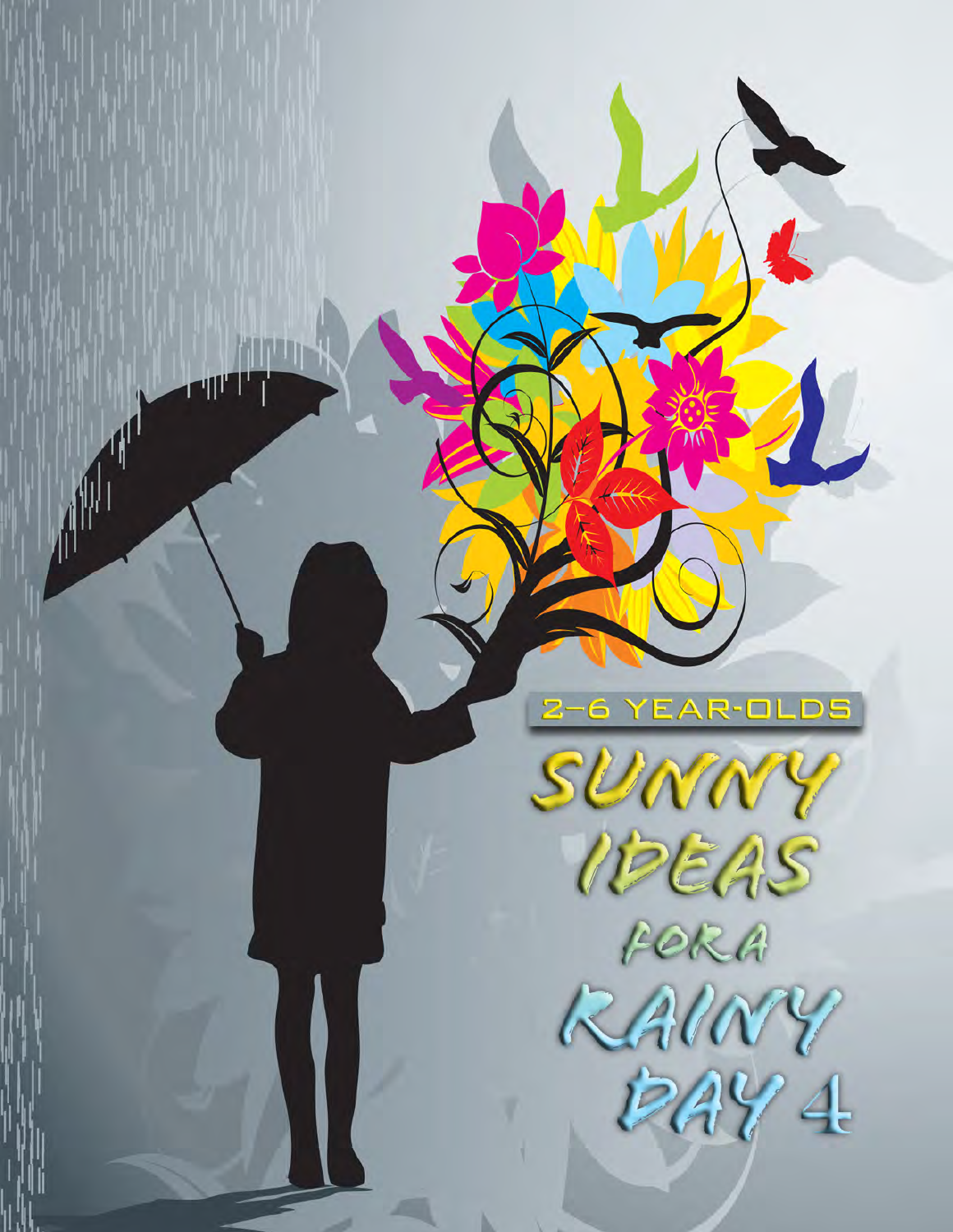# **Contents**

| O My Body: To Know It Is To Love It3 |  |
|--------------------------------------|--|
|                                      |  |
|                                      |  |
|                                      |  |
|                                      |  |
|                                      |  |
|                                      |  |
|                                      |  |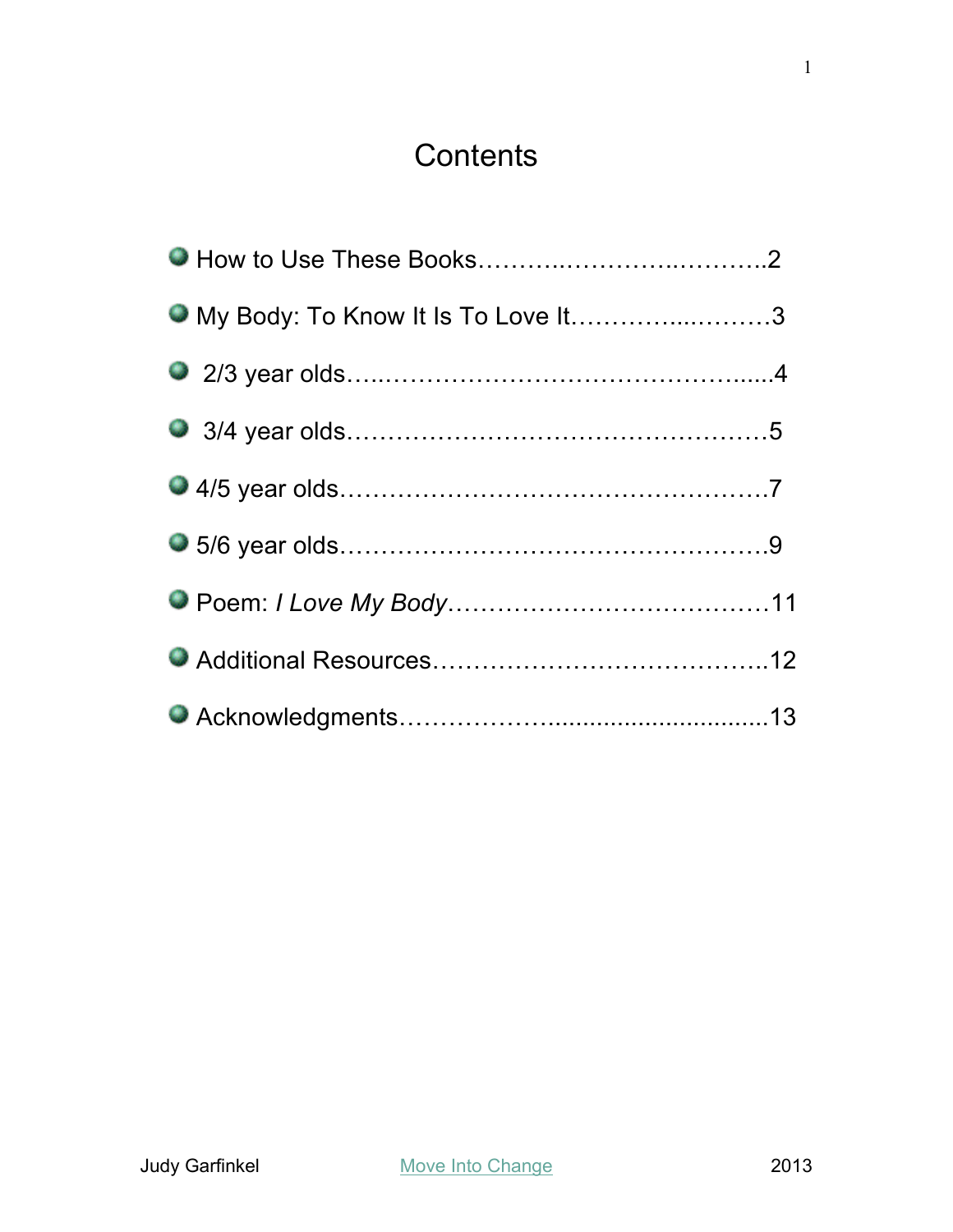# How To Use These Books

There is a *Sunny Ideas for a Rainy Day* for each of these age groups: 2-6, 6-10, and 10-14. AND, there are multiple installments so that you can add a new age group or new activities to your collection. This is Volume #4.

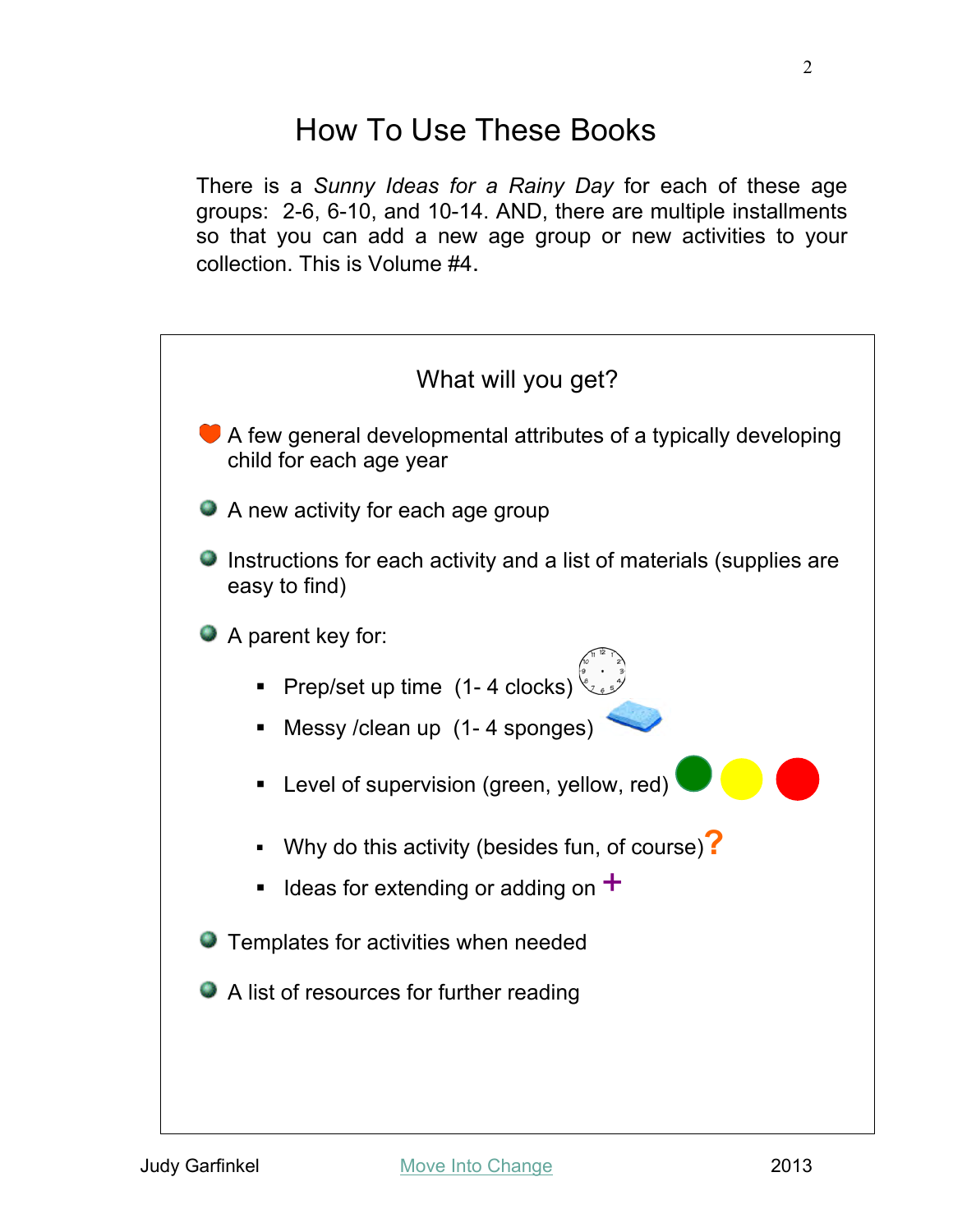# The Body: To Know It Is To Love It

One of the most powerful gifts you can give your child is comfort in, appreciation for, and acceptance and love of his or her own body. Integral to healthy growth in all senses of the word healthy, physically, emotionally, intellectually, socially, sexually, and spiritually; the body is the home of it all.

As you know from your own life, many of the messages children receive about themselves via the media, school, and other people in their lives, will be skewed toward the negative. So, it's ultra important to give your child the most loving and affirming experiences you can when it comes to his body - himself.

So, what are the components of a healthy relationship with our bodies? Here are a few:

- $\circ$  Freedom to explore the five senses; allowing all types of sensual experiences related to skin, eyes, mouth, ears, and nose. Opportunities to explore, wonder, recoil, and muck around within safe and secure boundaries.
- o Validation of their inner senses; hunger, elimination, pain, emotions, and connection to others; language to describe and accept their experiences, the ones that can't be seen.
- o Experiences that give confidence in their appearance, their type of beauty.
- o Exposure to variety of concepts of beauty.
- o Factual knowledge about their bodies and how they function.

If you are anything like my clients and me, you can benefit from applying the above to your adult life, as well– it's never too late.

I plan on continuing with this theme for a few installments, as it is such a rich topic. For now, here are some fun and easy activities that support your child's growing understanding of, and appreciation for, his or her body. As always, you'll find that these hands-on activities integrate academic, social and emotional learning.

Enjoy,

Judy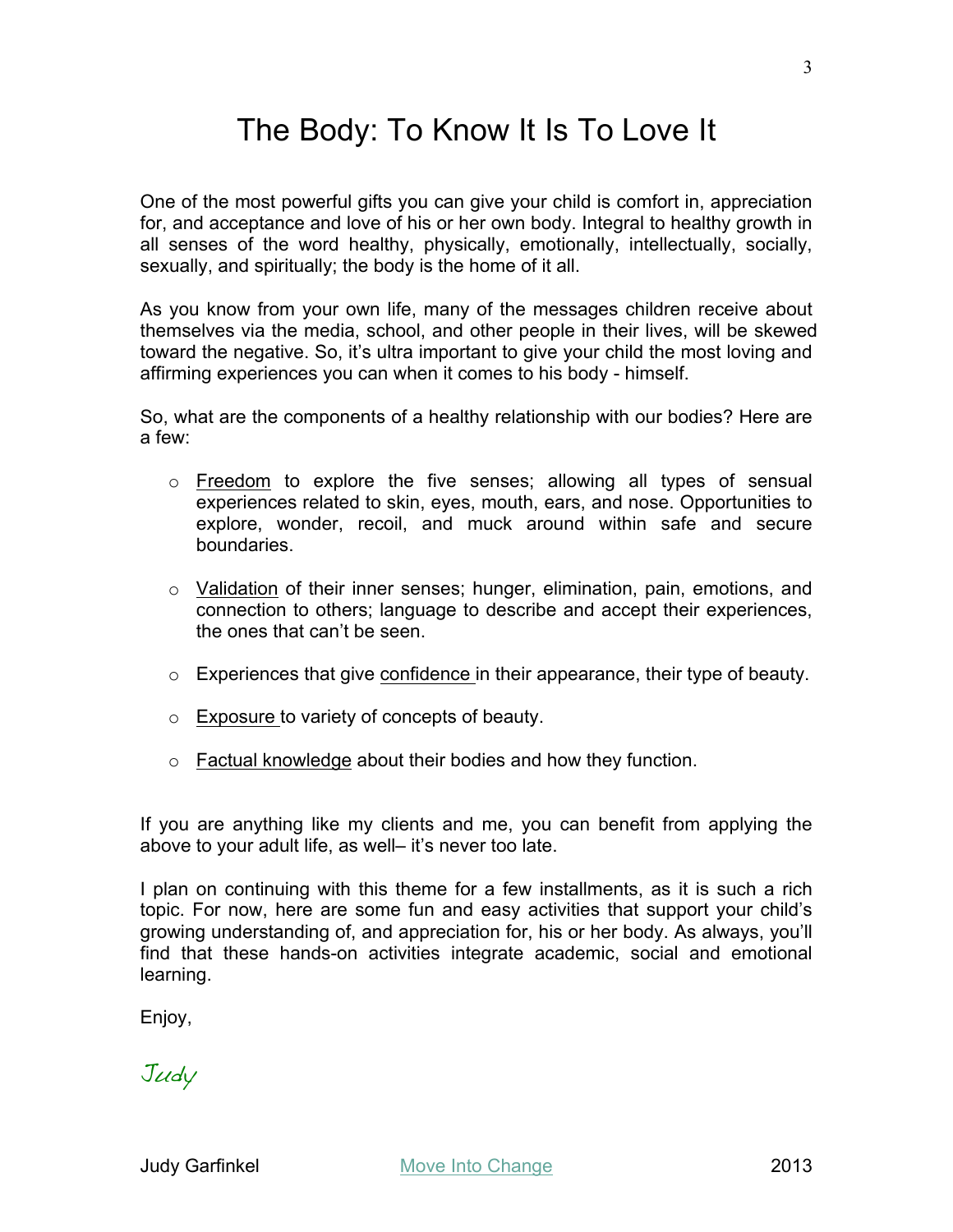

Can learn 2 new words per day! Mobile now and learning through the senses. Play happens *alongside* other children. Cause and effect is very interesting – filling and dumping. Wants both comfort and independence = frustration. Growing sense of self (see above) – "mine," emotions/feelings. ● Follows 1 and 2 step directions. Understands "after" but not "before."



#### You'll need:

1. You can do this activity in the bath or just pretend you are taking one!

#### What to do:

1. You can make this a song or a chant if you like. Fill in the blanks with body part name while you pretend to was it (or really wash it):

"I'm going to take a bath and wash my \_\_\_\_\_\_\_\_\_\_\_, everybody has a \_\_\_\_\_\_\_\_\_\_\_."

*Obviously, you will change the words when you wash genitalia because everyone doesn't have the same. I recommend using accurate names for genitalia from the very beginning.* 

Try this: "I'm going to take a bath and wash my \_\_\_\_\_\_\_\_. are private, everyone has private parts."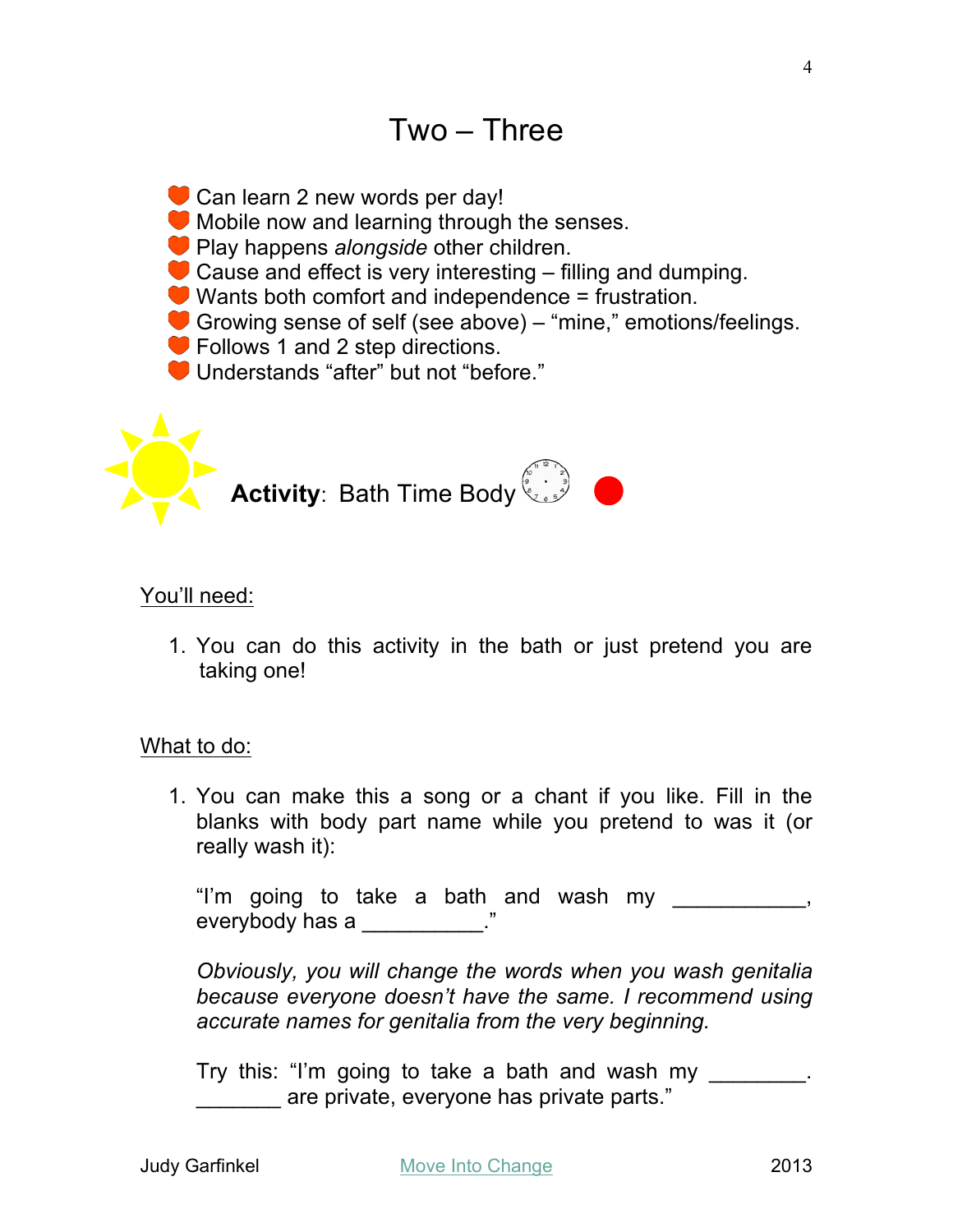**? This activity helps children name body parts, recognize the need to take care of them (keep them clean), and teaches them that they belong.** 

**? This activity is an opportunity to introduce the language of private parts.**

 $+$  You can add, "I love my  $\blacksquare$  " to the chant.

 $+$  You can repeat the chant when drying. "I'm gonna dry my exactle pat, pat, pat."

## Three - Four

Can learn 6 new words per day! Exploring with senses and gross motor activities. Curiosity about how things work and why – lots of questions. Cooperative play – sharing materials with others, take turns. Awareness of other people's feelings. Ability to tell a story and interest in telling, "what happened." ● Follows 2 and 3 step directions.



You'll need:

A package of colored dot stickers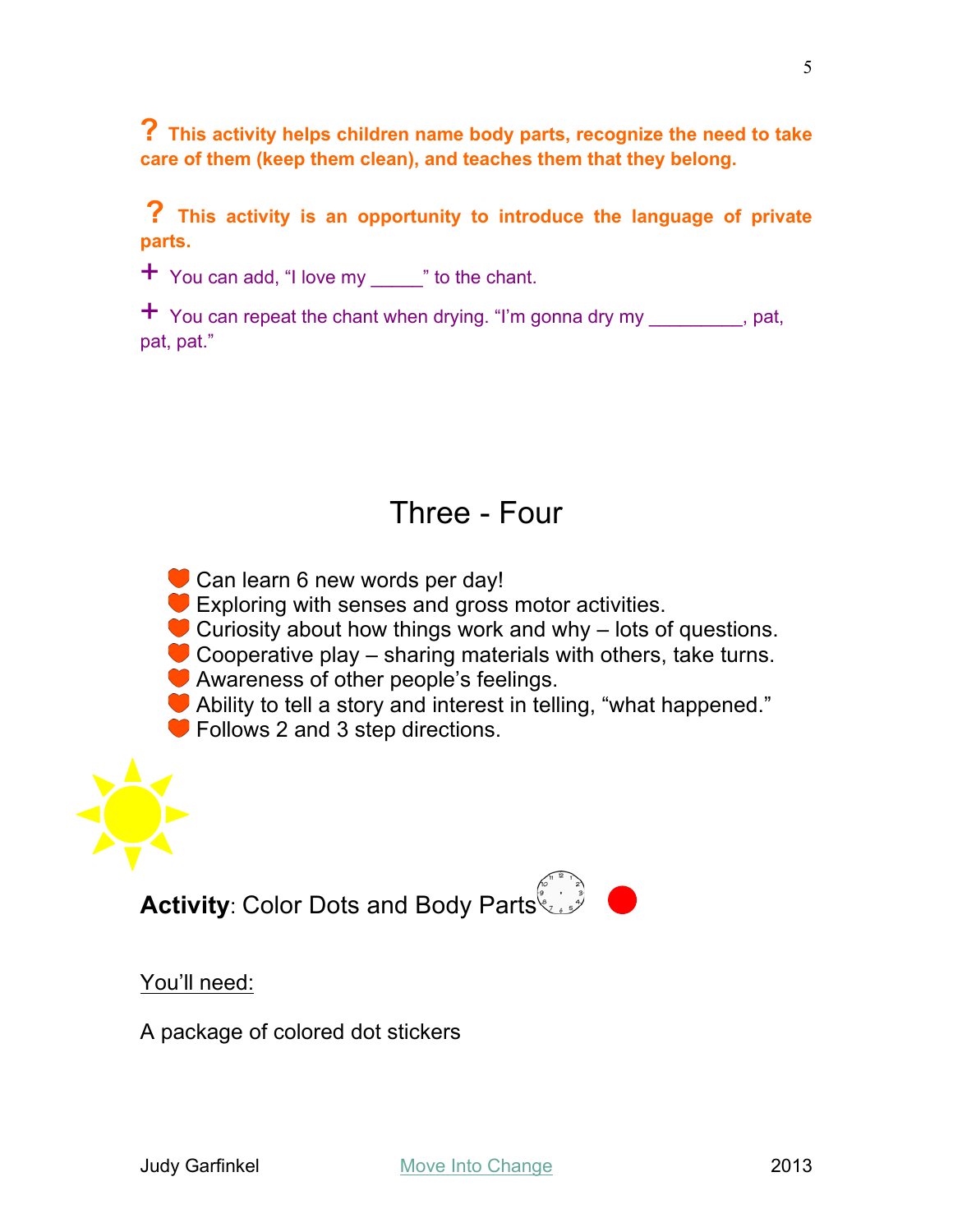#### What to do:

- 1. Name a part of the body like your nose and then say, "I'm going to put a red sticker on my nose, gently."
- *2.* Have your child copy you putting a color dot on different parts of your body until you think she's got the hang of it. (*If you notice your child is still hesitant about colors, you can use just one color dot, so you are concentrating on body parts. Or, you can pick body parts your child already knows well and concentrate on learning the colors).*
- 3. Then ask her to put a specific color dot on a specific part of your body. Then ask her to do it on her own. For example, "Put a blue dot gently on my knee. Give your knee a blue dot too!"
- 4. When you finished, review where the dots are located, e.g. "I have a red dot on my nose. You have a red dot on your nose." Gently touch (or kiss) those places as you speak.
- 5. Take a picture of colorful dotted parent and child!
- **? This activity re-enforces color identification and body part identification.**

**? Connection to each other, giving and taking, and treating bodies gently, are emotional/social learning in this activity.** 

 $+$  Add "Please" and "Thank You" to each request and you will also be teaching manners and consideration.

 $+$  Your child may want to decide where to put the dots. Great! Be sure to reenforce the name of that part.

 $+$  Teach your child the poem on pg.11.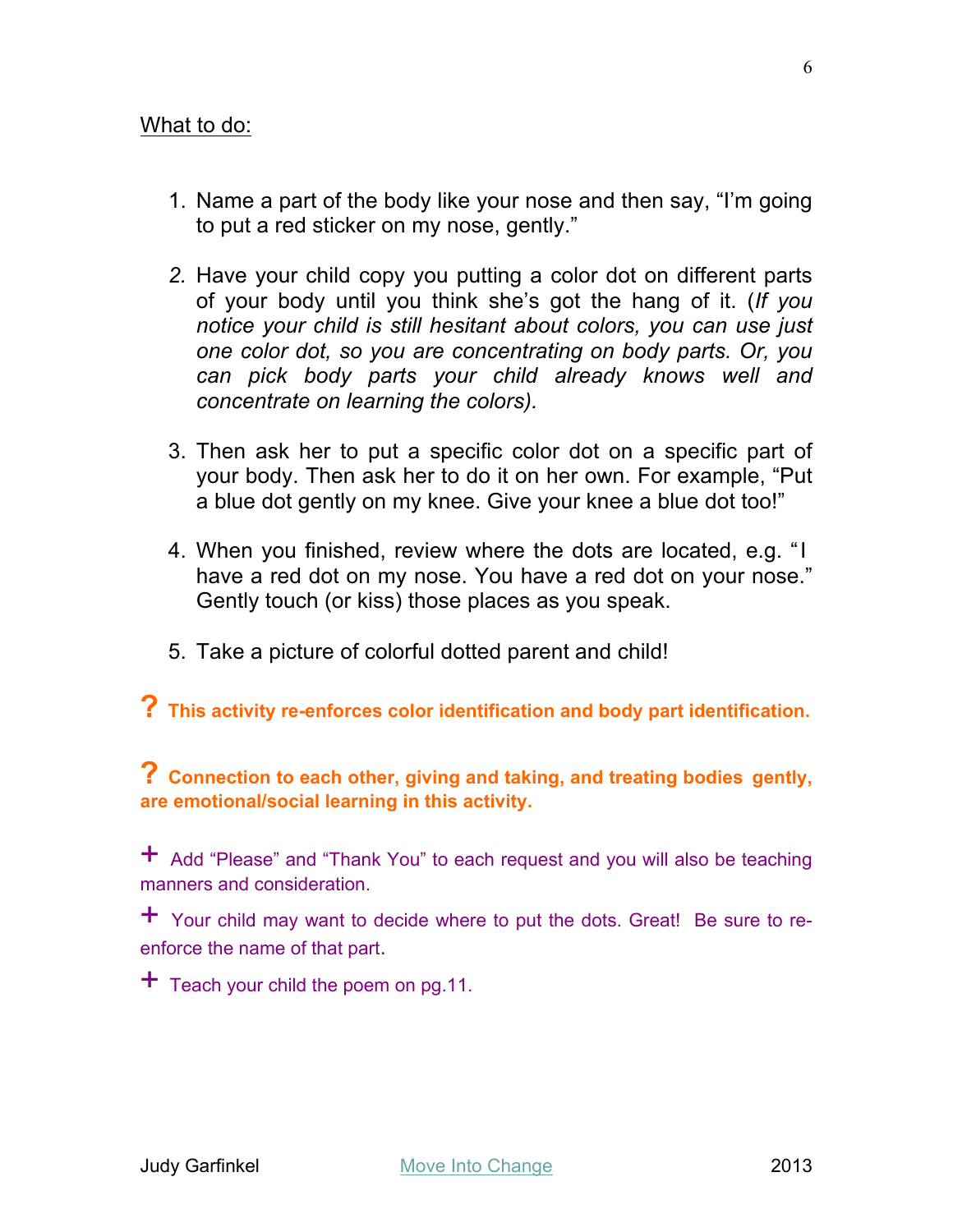- Active, on the go, busy, collisions common.
- **Pretend play is imaginative and sustained.**
- $\bullet$  Interested in how things move & work transportation, digestion, and elimination.
- Ideas for problem solving are unusual & creative.
- Cooperative play some will collaborate (build off others' ideas).
- **C** Follows multi-step directions.
- Rhyming, beginning sounds, alphabet recognition, number recognition 1 - 5.
- **Understands basic sequence of events.**
- $\bullet$  Nightmares common.



**Activity**: Hello Body, How Do You Do?

## You'll need:

- 1. Camera
- 2. Scissors
- 3. Paper or chart pad for the list
- 4. Markers

### Part 2 (optional)

- 5. Art paper or butcher paper roll
- 6. Index card or stickie notes
- 7. Highlighter
- 8. Glue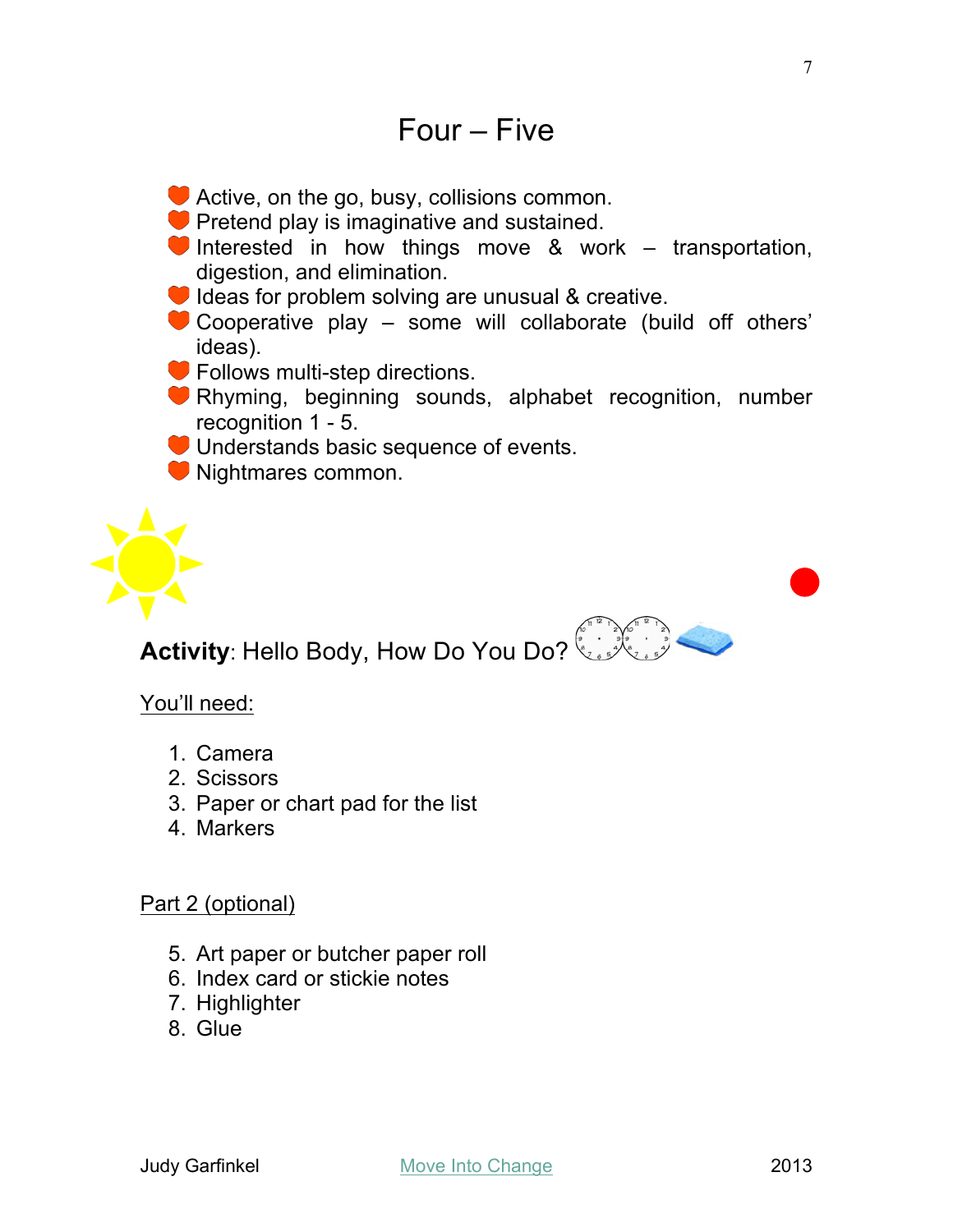#### What to do:

#### Part 1

- 1. Together, repeat this phrase/chant, "These are my \_\_\_\_\_\_\_, how do you do, this what my like to do."
- 2. Sit opposite to your child and introduce a part of your body to him. "These are my hands, how do you do (wave), this is what my hands like to do." Then act out and name activities like, clap with joy, write word, pet our cat, hold your hand, etc.
- 3. Now it's his turn. Acknowledge each part of his body after he introduces it by waving back and saying hello.
- 4. Write his words about what those parts like to do on your paper.
- 5. Take a picture of the parts he named. No need to do all at once. Glue the photos next to the list of actions. Or…

#### Part 2

- 1. Trace the outline of your child's body on the art paper.
- 2. Draw in the parts of his body that he named in the chant.
- 3. Use the highlighter to write the actions he described, one for each car/stickie note.
- 4. He can either trace the letters he can handle or not.
- 5. Glue or stick the notes next to the area they describe.

**? This activity builds self-awareness, languag<sup>e</sup> (action words), hand/eye coordination (tracing), and appreciation for all the actions a body, your child's body, can do.** 

**? It also fosters connection between parent and child, especially if the parents acknowledges the body parts and doesn't exclude any.**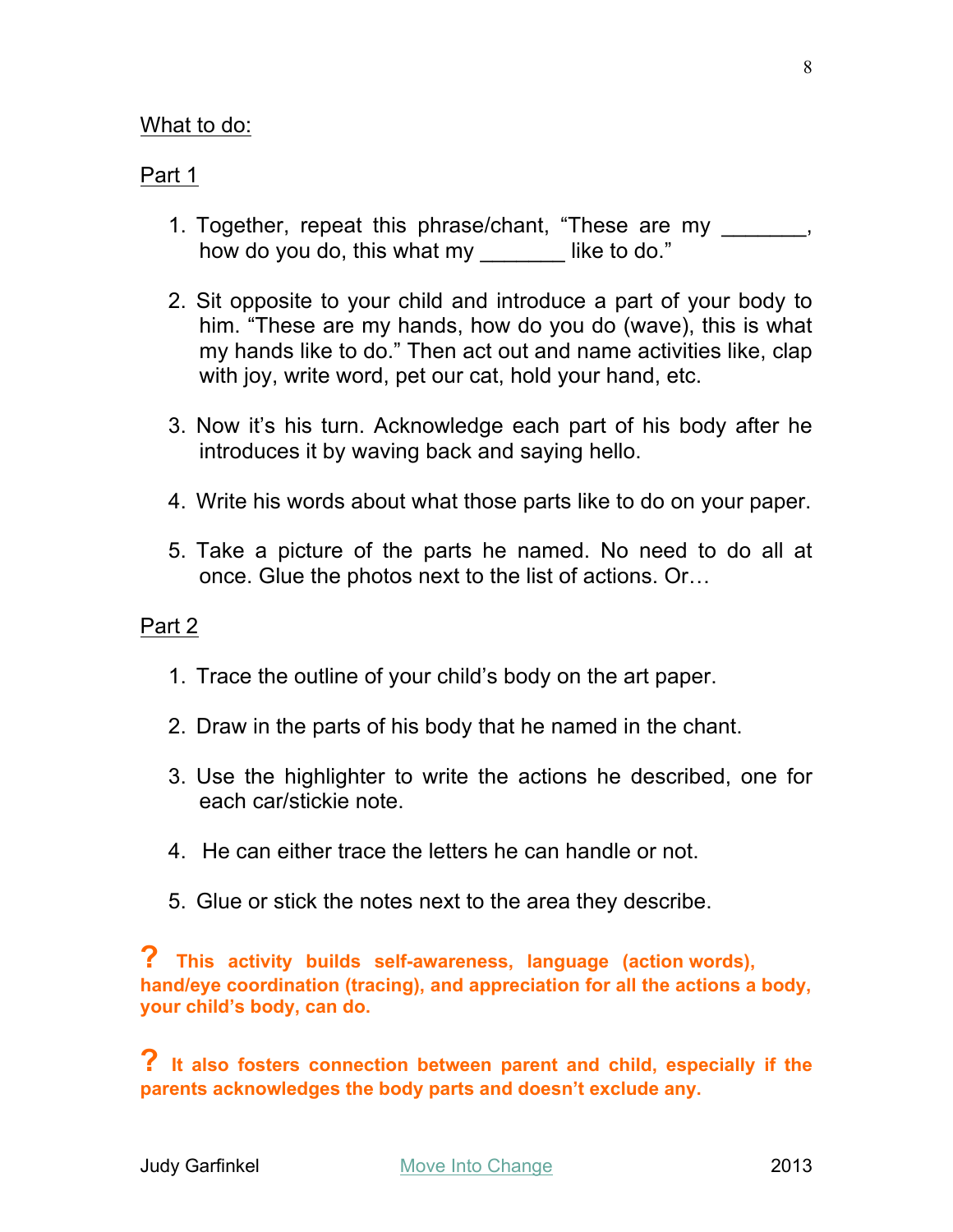



## You'll need:

- 1. Large white paper (if you have it)
- 2. Markers or crayons
- 3. Scissors
- 4. Magazines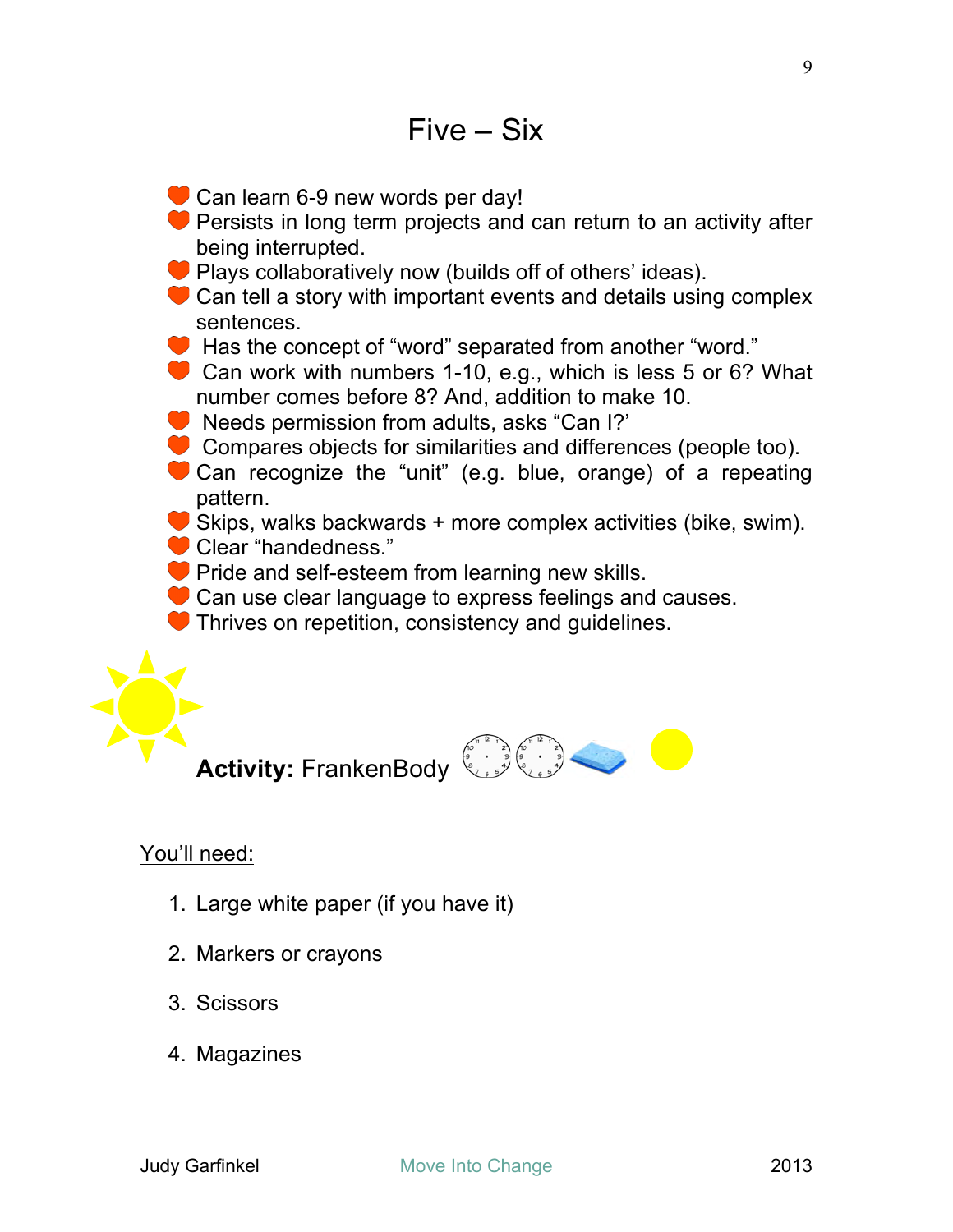#### What to do:

- 1. Your child can go through the magazines and cut out 4 of every body part your child can name: 4 heads, 4 pairs of arms, etc.
- 2. Combine and glue the body parts to make 4 crazy mixed up Franken Bodies/People. She can draw the parts she didn't cut out to make whole bodies.
- 3. Name each FrankenBody.
- 4. Write a character description of each one. Describe age, background, preferences, etc.

**? This activity is a great way to discuss diversity.** 

**? This is a fun introduction to the Language Arts concept of "character," including what a character does, looks like and how a character feels, and what this character values.** 

+ Pretend these 4 Frankenbodies are friends (FrankenBuddies), and write/dictate <sup>a</sup> story (or stories) about their adventures.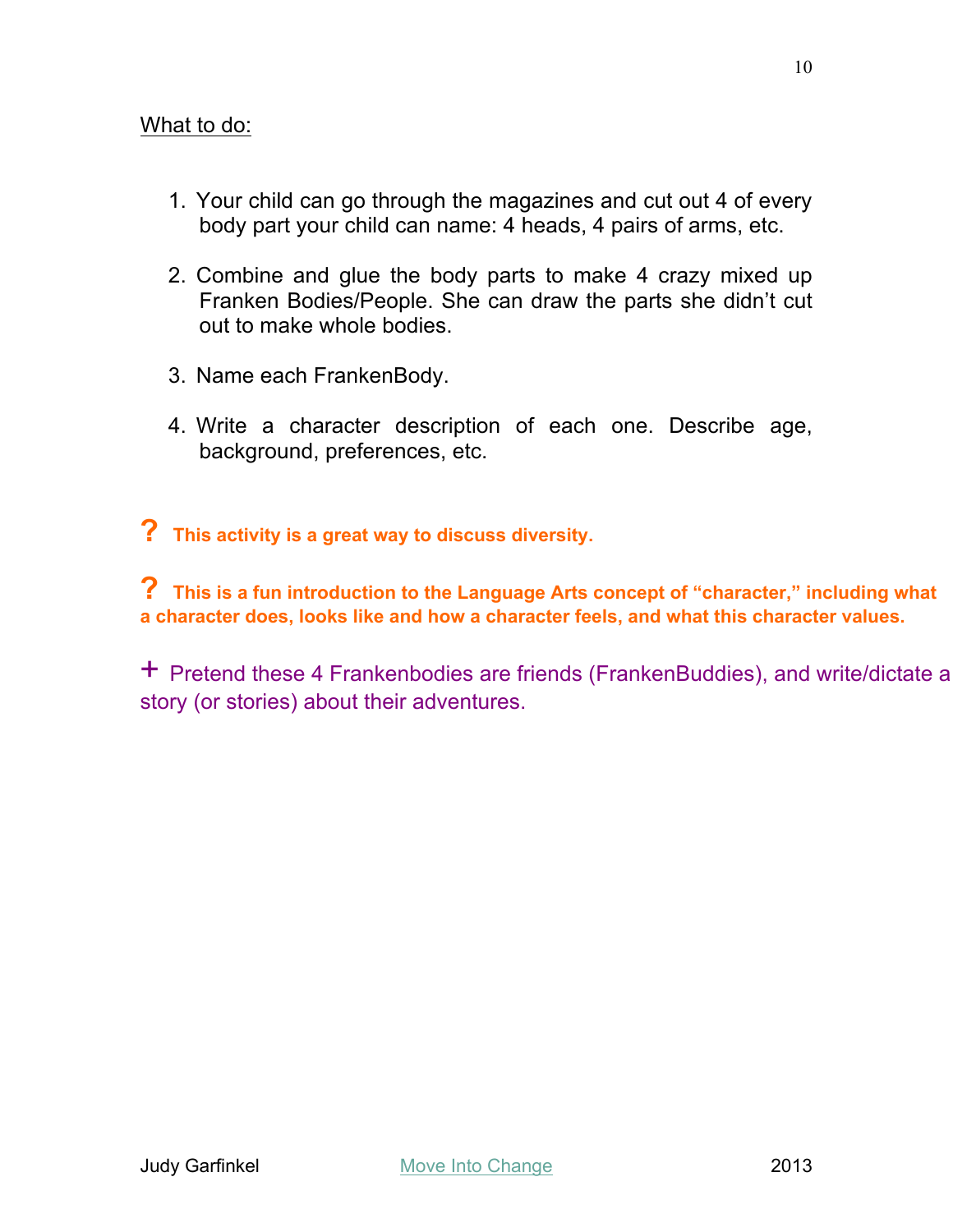#### **I LOVE MY BODY**

I love my body from head to toe. I appreciate my body as it does grow.

> I love my wiggly toes. I love my smelling nose.

I love my eyes, they help me see. My eyes are special just like me.

Also amazing are my ears, they can hear far and near.

My mouth and teeth are pretty neat. I like my tongue that tastes things sweet.

I use my hand to say "hello." My arms put on a jacket when it's time to go.

My elbows and knees and joints all bend. I love my fingers holding hands with a friend.

> I love my neck and stomach, too! On each foot I put a shoe!

My front and back and sides are nice! My legs can dance and they add spice.

I love my body from head to toe. ALL BODIES ARE BEAUTIFUL AS THEY GROW!

> Adapted from a poem By Danielle Raspberry Levin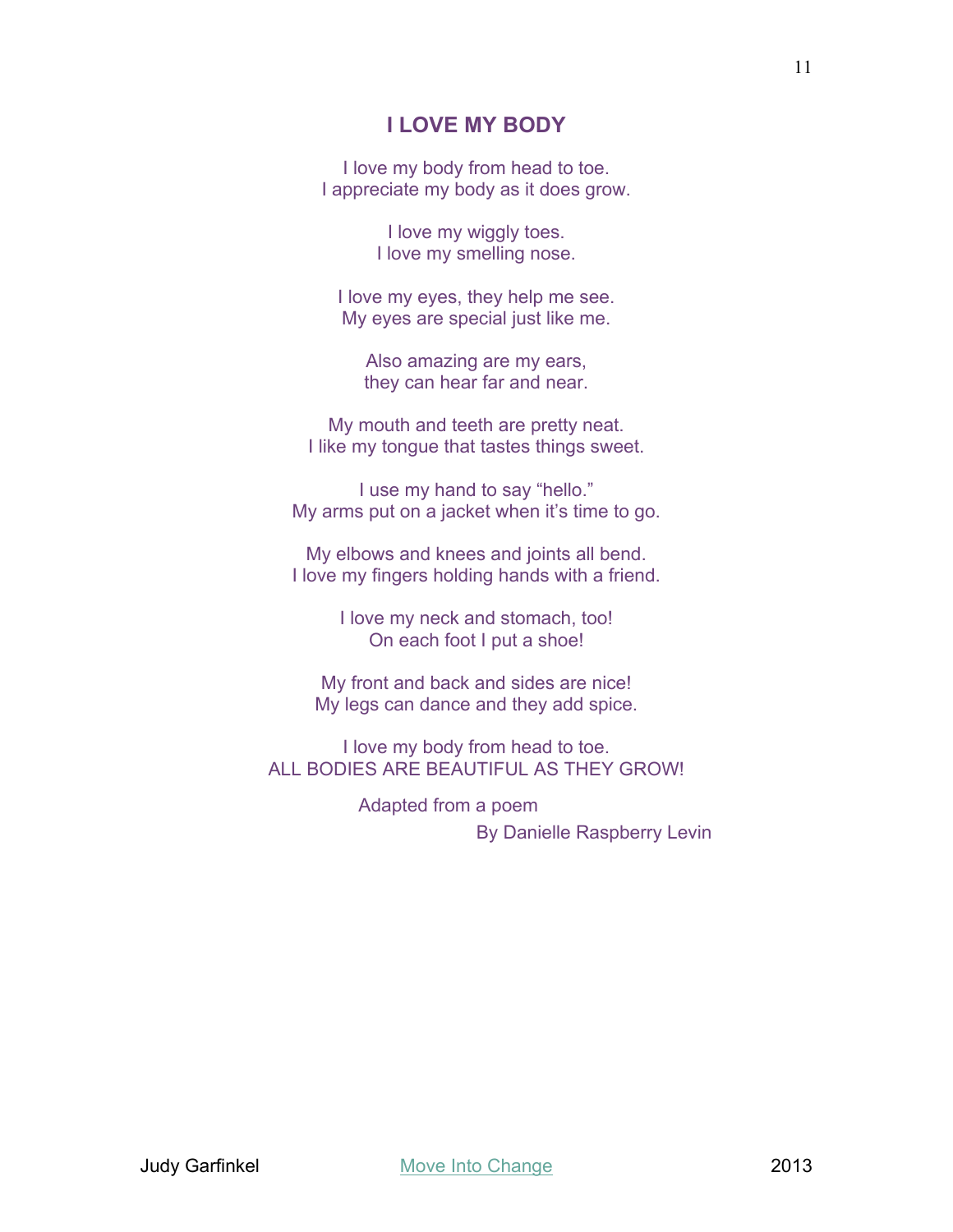# Additional Resources

(See *Sunny Ideas For A Rainy Day 2-6 Volumes 1,2 & 3* for more)

## **Books About the Body for Kids**

**Toddlers** 

3-5 year olds

## **Websites for Child Development**

http://www.healthychildren.org Resources and articles for ages 2-5

http://www.search-institute.org/developmental-assets Developmental assets: what kids need to succeed in life

http://www.pbs.org/parents/childdevelopment Developmental guidelines for young children by age and category

http://www.education.com/magazine/article/body-talk-preschool/

http://babyshrink.com/tag/body-awareness-in-preschoolers

## **Good Books for Parents to Read**

But How'd I Get in There in the First Place? By Deborah Roffman